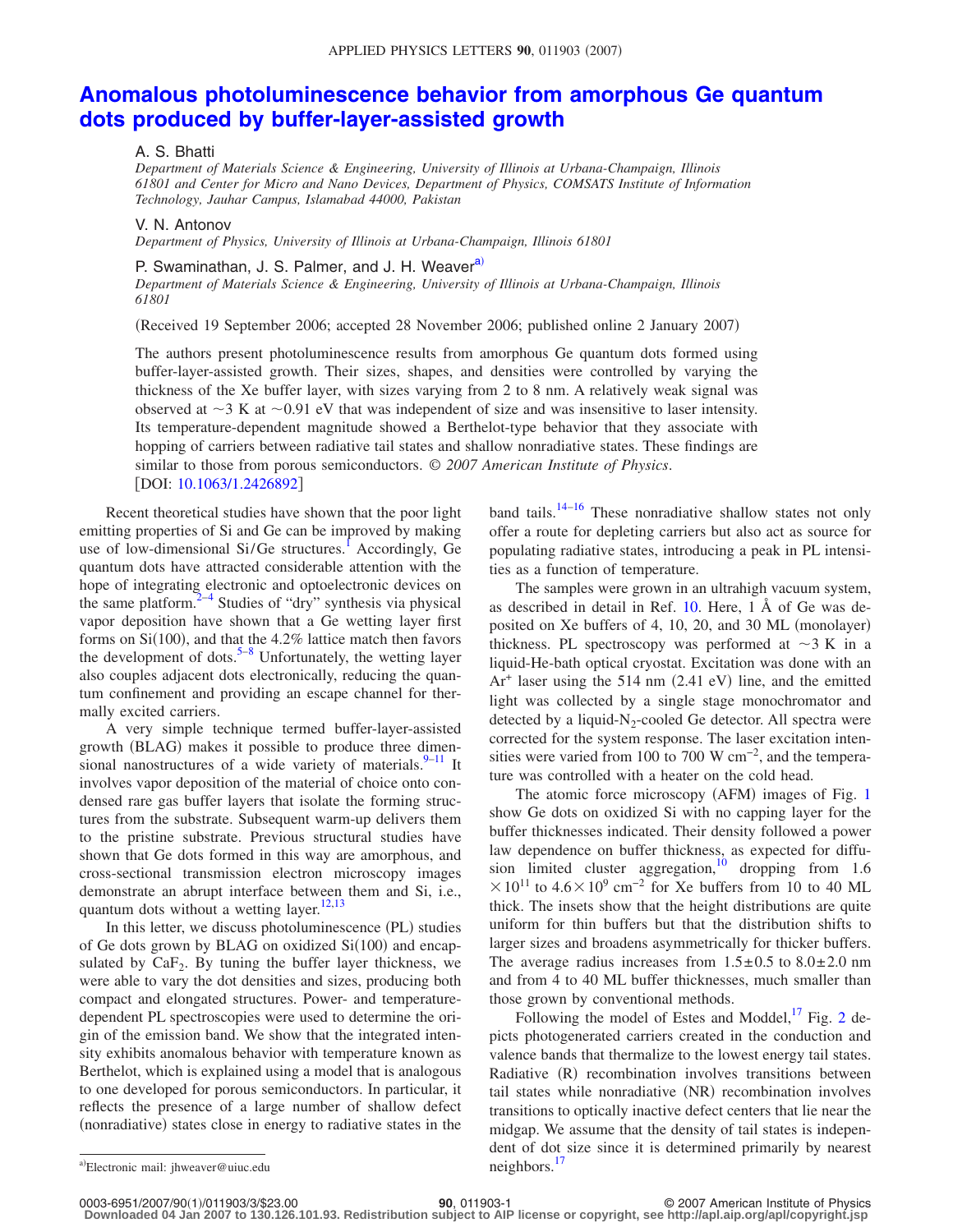<span id="page-1-0"></span>

FIG. 1. AFM images of Ge quantum dots obtained by depositing 1 Å of Ge on Xe buffers of 10–30 ML thickness. The insets show that the size distributions broaden with increasing buffer thickness.

The upper part of Fig. [3](#page-1-2) shows a representative PL spectrum of 1 Å Ge grown on a 4 ML thick Xe buffer layer on oxidized  $Si(100)$  and capped with  $CaF<sub>2</sub>$  before air exposure. The box draws attention to the feature that arises from Ge; the others are signatures of Si. This band around 0.91 eV persists in spectra from samples grown with thicker buffers, as shown in the lower part of Fig. [3.](#page-1-2) It does not shift in energy as the dots grow in size but it does broaden asymmetrically with increased dot size. The absence of a shift is an indication that tail states are responsible for the PL signal.

In crystalline nanostructures, quantum confinement leads to an increase in the band gap with decreasing size, which results in blueshift of the PL peak. For amorphous nanostructures with recombination involving localized tail states, one must consider spatial carrier confinement.<sup>17</sup> A capture radius defines a volume that contains both radiative and nonradiative states that are accessible for photogenerated carriers. If this volume has (does not have) a dangling bond, then there will be nonradiative (radiative) recombination. A shift in the PL band will be observed with increasing dot size if the capture radius remains larger than the dot size. Assuming a lower limit of dangling bond density of  $10^{20}$  cm<sup>-3</sup>,<sup>[18](#page-2-13)</sup> the capture radius of the Ge dots grown by BLAG is a few angstroms. Because this capture radius is less than the size of the dots, the position of the PL peak is insensitive to particle size.

<span id="page-1-1"></span>

FIG. 2. Simplified depiction of the distribution of states for an amorphous Ge dot showing localized tail states extending beyond the limits of the nominal conduction and valence bands, together with dangling bond states of intermediate energies. Excited carriers can decay radiatively (R) from tail states or nonradiatively (NR) through dangling bond states.

Power dependent PL measurements showed a sublinear dependence of intensity (slope less than  $0.1 \text{ mW}^{-1}$  for all samples) with no shift at higher excitation intensities. This indicates a dominant role for defect states contributing in nonradiative recombination. While we cannot be quantitative, the density of radiative tail states must be very small compared with defect states to account for the sublinear behavior.

Figure  $4(a)$  $4(a)$  shows representative PL spectra for 1 Å Ge grown on 10 ML of Xe taken with an excitation density of  $200 \pm 10$  W cm<sup>-2</sup> at various temperatures. The 0.91 eV feature is sharp and asymmetric at 3 K, and it broadens with temperature and disappears above  $\sim$ 90 K. Between 3 and 90 K, there is a redshift of only 2 meV, compared to an expected shift of 10 meV for free excitonic recombination.<sup>19</sup> The symbols in Fig.  $4(b)$  $4(b)$  summarize the total integrated intensity as a function of reciprocal temperature after background subtraction.

The behavior of Fig.  $4(b)$  $4(b)$  can be understood qualitatively in terms of excited electrons and holes that relax to the conduction and valence band tail states which can be radiative and nonradiative. At low temperatures  $(T \sim 3 \text{ K})$ , where electron and hole mobilities can be neglected, radiative re-

<span id="page-1-2"></span>

FIG. 3. Normalized PL spectra from Ge dots grown on 4, 10, 20, and 30 ML of Xe taken at  $\sim$ 3 K. The upper part of the figure shows the full PL spectrum with the box drawing attention to the region of interest.

**Downloaded 04 Jan 2007 to 130.126.101.93. Redistribution subject to AIP license or copyright, see http://apl.aip.org/apl/copyright.jsp**